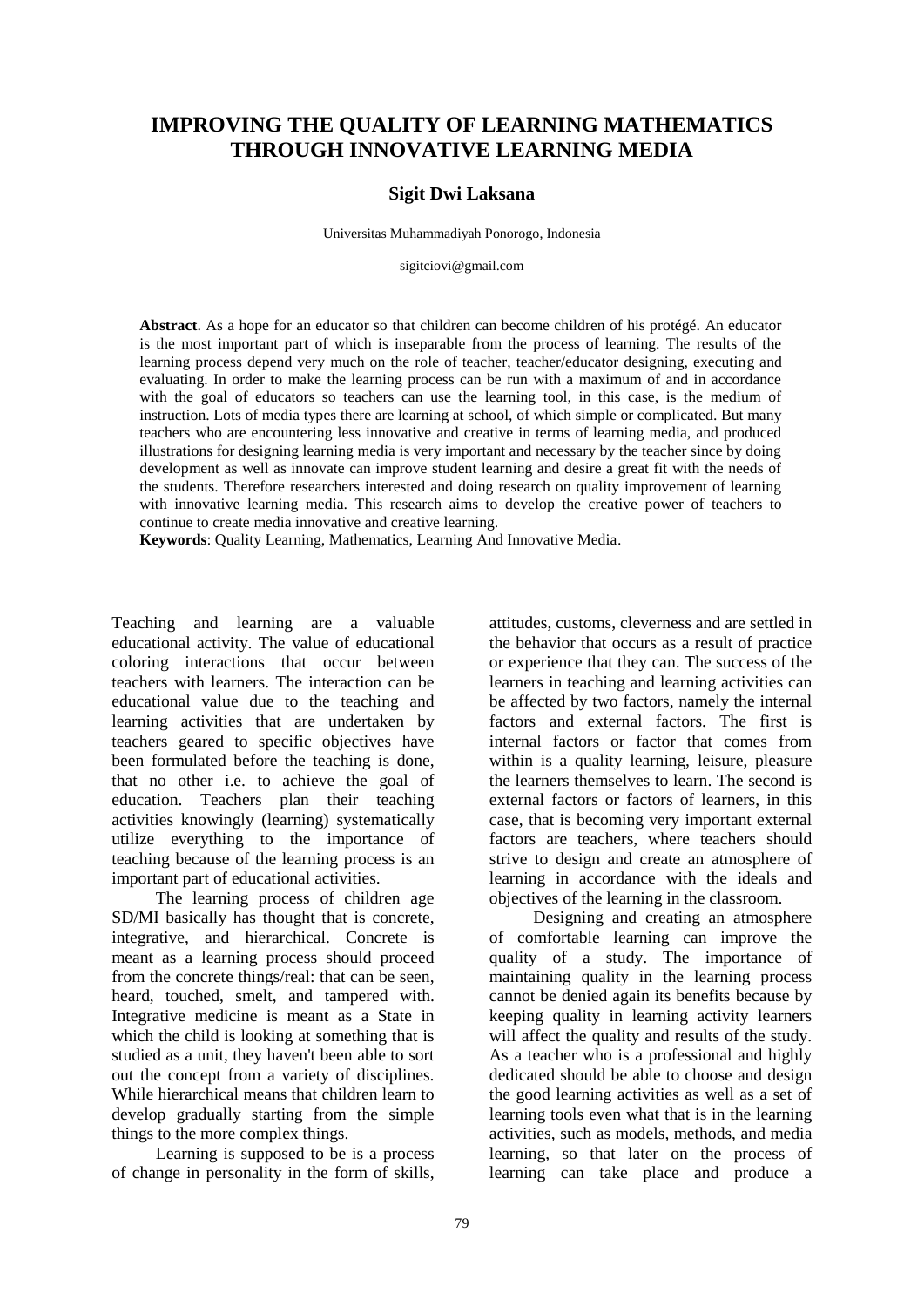maximum of quality and quality learning for learners. Improved quality of learning can be done with designing learning devices or what is in it, one of which is by designing the learning media.

A phenomenon that researchers examine the current large number of teachers who are less innovative and creative in designing the learning media. The media are a tool provider here media is any object that can be manipulated, see, hear, read or spoken with the instruments used for learning activities. Learning media is a trivial thing but have the very outstanding magnet in attracting interest in learning and motivate children in learning. Learning media users should be adjusted with the subjects, themes and basic competence that exist, as well as the need to adapt to the needs of learners. In addition, it should also pay attention to the State or condition of learners, learning materials, as well as the learning resources available, so that the use of these learning media can be applied effectively and can support the learning success of learners. So from here on will be increasingly apparent that the success of the learning process is largely influenced by the way of teaching. Whereas the characteristics of successful teaching and learning, one of which was seen from the levels of student learning activities. "The higher the higher the student learning activities also opportunity successful teaching. This means teaching activities should stimulate students to do a variety of learning activities". It is not just as a theory only, many of which have been proved by designing learning, able to improve the quality of learning, such as research conducted by Point Haryati lecturer PKn FPIPS IKIP PGRI in Semarang and Noor Rochman S-2 Students of the Semarang State University, with the title of the improved quality of learning through practice of citizenship learning PKn (Project Citizen), research was carried out in 2012.

According to the results of this study showed that the quality of Learning Project using model with PKn Citizen increased.Before the researchers hold a research note that the quality of learning PKn before using the model Project Citizen. With the quality of learning percentage 52%. However, after the use of model Learning Project Citizen instructional quality percentage increased to 81% (very good). The average increase in the quality of learning of 29%. This

shows that the use of Project learning model of Citizen learning can improve the quality of the results. PKn such research can be drawn the conclusion that basically all the difficult subjects if designed to make students become spirit.

The phenomenon shows the tendency of learners at this time i.e. lazy or tired to follow the lessons because teachers are less creative and innovative in designing learning media, especially for subjects which are a matter that requires learners to engage actively in it. In this case, the subject is mathematics. Mathematics is one of the subjects taught at the level of the MI/SD where it discusses the many materials that are split. It's what makes the majority of the students are lazy to learn and understand the material, whereas in everyday life we are always faced with things that smelled of mathematics, such as calculation of selling, measurement, multiplication, and so on. With the use of innovative learning, media can make mathematics into subjects that endeared and not the dreaded subjects. At one elementary school that existed in the area of Boyolangu Subdistrict Kab. Tulungagung has implemented learning activities by using innovative media in teaching mathematics, especially grade 5, the varied ways that are utilized to make the learners into eager to follow the learning activities. This makes researchers feeling interested in conducting research at the school.

Based on the above background in General, the formulation of this problem is to know (1) the use of innovative learning media, (2) improved a quality of learning mathematics with innovative media, and (3) innovative learning media can increase the interest and taste of happy learners.

## **METHODS**

In this study researchers using qualitative research approach, i.e. the researchers intended to disclose symptoms in holistic-contextual (thoroughly and in accordance with the context of/for what it is) through the collection of data from the scientific background as the source directly with instrument key (key instruments) are the researchers themselves. This type of research is the research field, with its focus on improving the quality of learning, the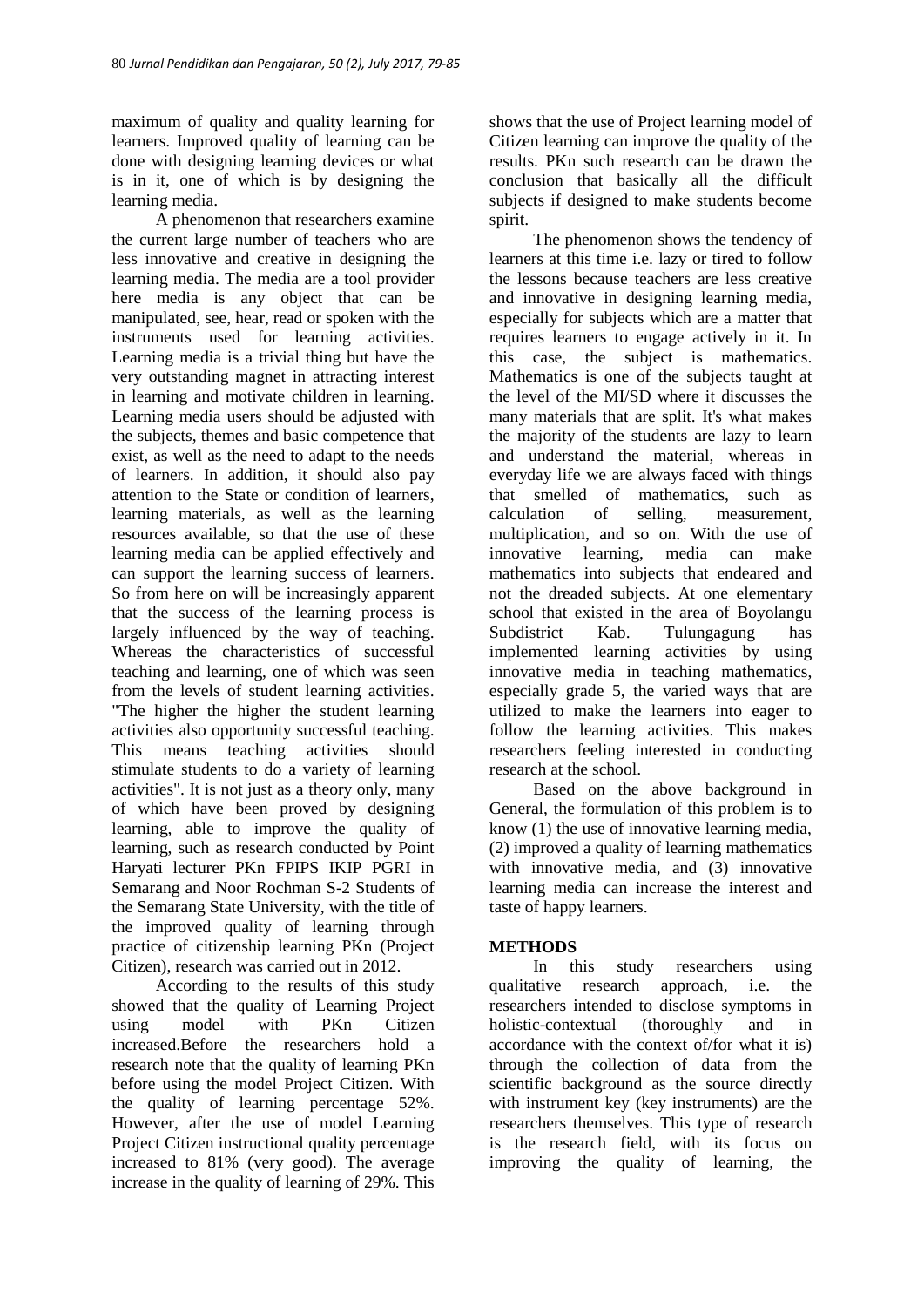utilization of innovative learning media in Elementary School.

Next in data collection using in-depth interview techniques researchers (in-depth interview) against the stakeholder Elementary School in Boyolangu Tulungagung that researchers make as an object of research include, namely the teacher grade 5, other teachers, school principals, as well as learners. With the in-depth interview, a technique is expected to gain good experience in terms of exposing the application of innovative learning media from the data that the researchers want.

Next observation techniques, this type of observation is observation participants namely by observing all the activity of the teachers and students during mathematics learning activities with innovative learning media, in this study the researchers present onsite research to observe what is happening with the use of observation guidelines in the form of sheets of observation and note field (Field Note) to facilitate researchers in writing the results of the observation.

The technique used is the engineering documentation. This technique is used to gather information about the management of madrasah, in the form of a written document in the form of archive data, school-related data required by the researchers. In terms of interpretation and the withdrawal of the conclusions researchers using qualitative data analysis model flows from Miles and Huberman that include 3 things:

1. Data gathering (Collecting Data)

Data collection was undertaken at the moment before doing research (preresearch) until the end of the study. A tool used to dig the data by using a variety of methods of which include interviews, observation, and documentation. As for the required data include learning activities by using innovative media, to other physical evidence.

- 2. Reduction of the data (Data Reduction) Reduction of data means to encapsulate, choosing things, focus on the things that are important. Thus the data that has been reduced would give a clearer picture, and facilitate researchers to conduct data collection and facilitate the next researcher to make conclusions which can be accountable.
- 3. Presentation of Data (Data Display) Presentation of data can be done in the form of a short blurb, chart, the relationship between categories. The presentation of the data used in this research is data with the text in the form of a narrative.
- 4. Draw conclusions (Conclusion Drawing) At the conclusion of this withdrawal activity performed are providing a conclusion against results of data interpretation. Conclusions in this study are findings. The findings could be a description/description of an object previously is still unclear, so after researched it became clear.

For more flow model jeans a flow from Miles and Huberman, described as follows:



Chart 1. Analysis Of Data Flow Model, Miles And Huberman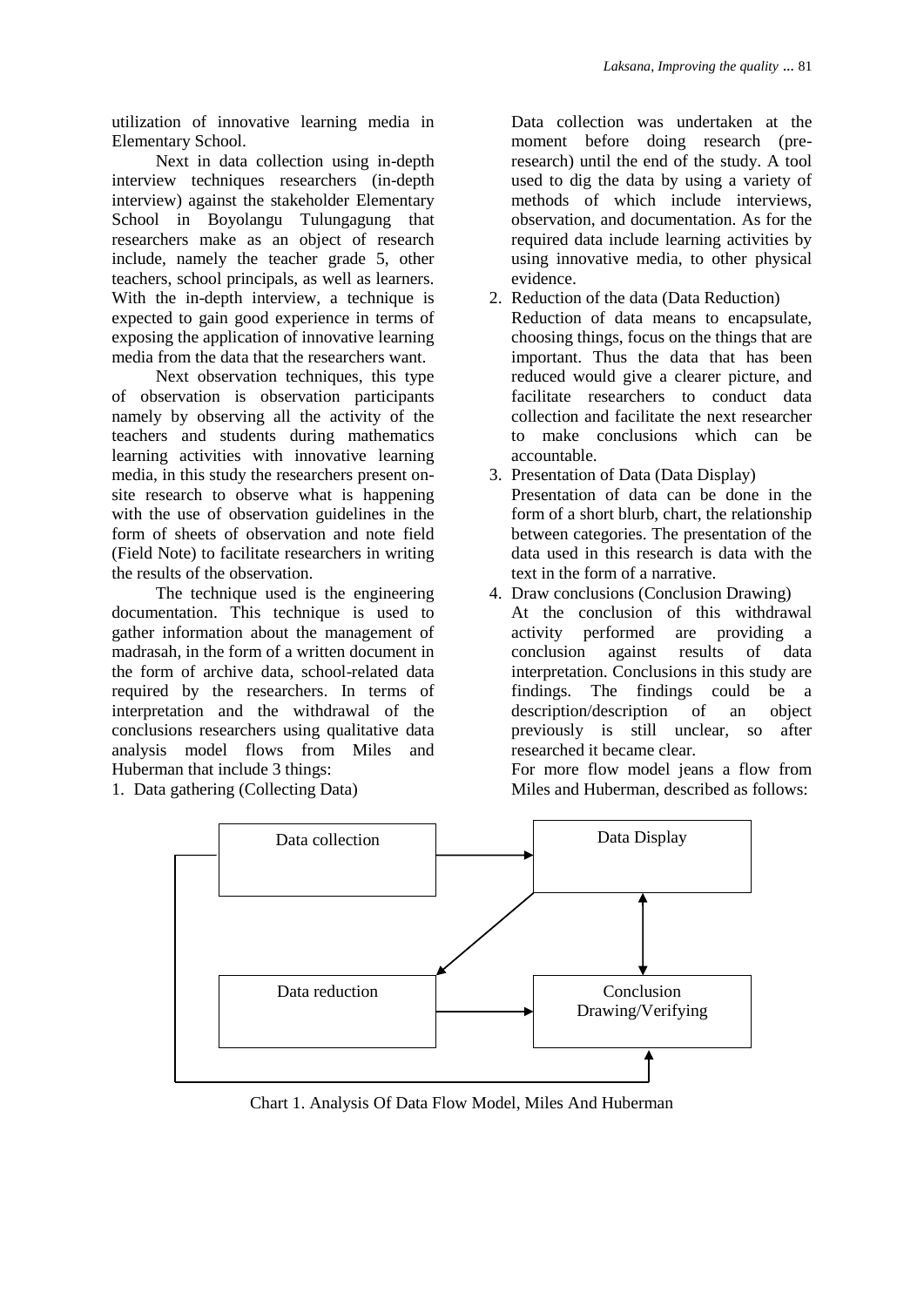## **RESULTS AND DISCUSSION**

## **RESULTS**

Research that has been done by researchers about 4-5 this month, starting February to June results according to what became the research objectives. The research results will be researchers describe as follows:

1. The application of innovative learning media use study of Mathematics Learning meaningful and gives the impression to the learners are able to connect the experience already owned by them and combine it with what they earn through the learning process. And learning is said to be meaningful if what is delivered by teachers can be understood by the learners. This is sometimes still is insignificant by the teacher. Most teachers less so think about the depth and strength of the material is absorbed by the learners, their target was just to hammer out material that was already planned in the RPP. It is so wrong and needs to be straightened out. Teachers also often ignore the use of the media, thus with media atmosphere of learning to be more full of life and feels the spirit. This is what encourages researchers to dig up data about some schools that did apply learning with the use of the media, some schools acquired more inclined to teach with the Lecture course. After making preliminary studies researchers obtain data quite interesting in

one elementary school in Boyolangu, Tulungagung, namely SDN 1. Their teachers together with students create media innovation from goods that are unused, though it looks simple but is able to evoke the atmosphere of learning learners become more alive. The teacher invites students to create a media group, telling them to bring goods from home. by the time researchers visited the location of research to dig up data from the principal or the teacher of class 5 obtained data that the utilization of media more fixed on mathematical subjects. It is indeed undeniable that according to most of the children say that math was boring, especially it is in grade 5, where the material has begun to elaborate and complex, about volume, area, until the FPB and KPK.

According to Suharno utterance, s. Pd as the head of the school said that learning math is processed 5 becomes the most sought after lessons and acceptable to children, "they always look forward to the lessons of Mathematics", said Mr. headmaster. The argument is reinforced with answers grade 5 teacher Mother Sri Sulastri, s. Pd who said that "the children always ask taught mathematics, they want to play while learning", "I am most like if teaching children mathematics with innovative media educational comics" added Bu Sri. From the explanation Mrs. Sri, researchers felt attracted to the words of the comic.

Researchers feel less satisfied and want to try to prove what is said to be the principal and teacher five, then researchers do collecting data by using triangulation source, where the results to match she gets off the principal and the teacher of class 5, then researchers conduct interviews in depth to 3 children/learners grades 5 chosen at random, the initials RS, MHI , AA. This random selection based on skill level and the results of learning skills. Of the conversation to the 3 children of researchers makes a great one conclusion that they liked math lesson because according to them, the lesson of maths is fun, there are a lot of characters that are entered in each media comics, and I loved it.

2. Increase the quality of learning mathematics with innovative media The quality of Learning is one of the indicators of a healthy learning activities process. Healthy here means conditioning and also the quality of a study for the better from year to year. Based on the results of the application of innovative media use in class 5, proving the existence of an increase in terms of interest and quality of learning. And to prove it researchers conduct interviews, observation and check out some of the data value. based on the results of the in-depth interviews with principals and teachers showed that there is an increase in the quality of learning enough significance. Even the headmaster himself recounted that once was nearly all children starting from class 1-4 get the value of mathematics poor, the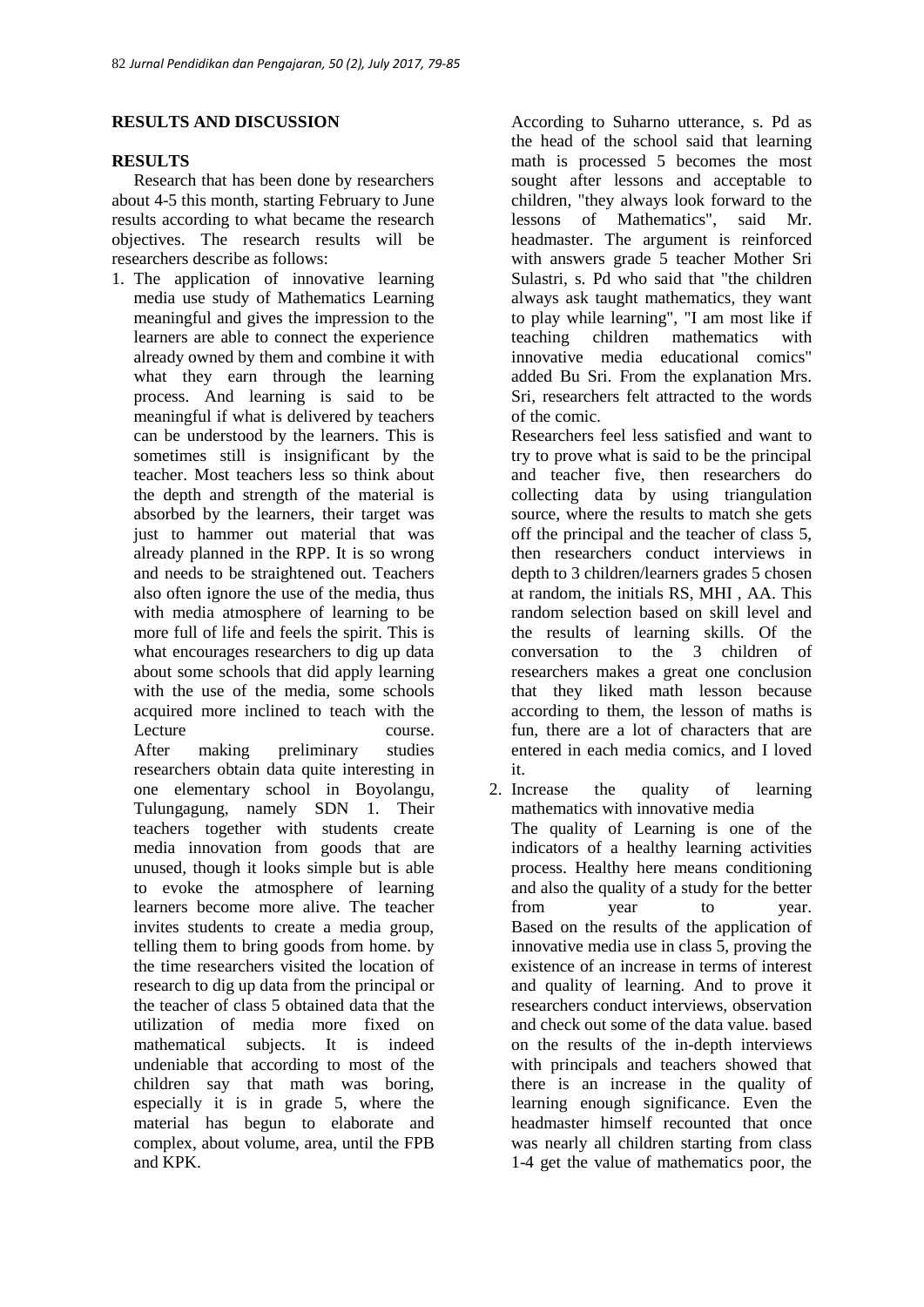next step on 5th grade little by little there is an increase in the results of the study.

Things in shows that understanding of the materials the students started well and growing. Judging from the quality of learning mathematics is also getting better and Nice from the years ago judging from some of the UTS and the UAS continues to increase. From the corner of the classroom learning and governance, children can be conditioned and so enthusiastic to follow every learning process.

3. Improved quality of learning and study mathematics in children with innovative media

Research was conducted intensively by digging the data field without involving the team. So the process of data mining is carried out independently, with the digging data accurately and thoroughly. In week 2 in may, researchers come back for conducting research, since at that time the process of teaching activities a little loose due to the holding of activities will the UAS. Mathematical subjects taught 3 times in one week IE Monday, Wednesday, and Thursday. Each lesson lasts about 3 hours. Researchers came to the school on Wednesday, may 04, 2016. Researchers intend to do the observation in the classroom and deliberately to get entered in the lessons of mathematics, its objectives, namely to know enthusiastic and also effective learning. Each process researchers follow and author data sheet with the observation that research already provides, and for things that are not present in the observation sheet researchers wrote in the logbook (field note).

The activities of some of the researchers get results and the results of researchers in depth analysis. The results of the analysis showed that the level of motivation of learners is increased with marked enthusiasm in following lessons, fell spirit in the task, as well as views of the value of good mathematics

# **DISCUSSION**

Discussion of the results of research that has researchers described above will be discussed as follows:

1. The application of innovative learning media use mathematics Implementation/application is as an overall effort, means, techniques, and methods to encourage the members of the Organization in order to be sincere and willing to work well for the sake of achievement of the goals of the Organization efficiently, effectively and economically. Implementation of learning (actuating) is an activity to realize the performance or the appearance of the work of the human resources in the Organization to carry out the program.

The learning process is an important part of educational activities. The learning process is an attempt to achieve the goal of education. Educational purposes will not be carried out without the presence of a learning process. Teachers and pupils (learners) are 2 essential elements of a learning activity. A teacher should have competence-competence and superior quality in order to create an atmosphere conducive to learning and fun. One of the competencies that must be owned by a teacher is mastering all of the subject matter and make the surrounding objects as learning AIDS (props). Where the functions of its implementation are the achievement of a specified organization. Based on information from informants found that:

- a. The Elementary School in Boyolangu, Tulungagung is
	- 1) grade 5 Teacher did the learning process in accordance with the planning.
	- 2) grade 5 Teacher prepares the media prior to the learning process.
	- 3) grade 5 Teacher did the learning process with props or the media.
	- 4) an atmosphere of classrooms is seen conducive when teachers practice props.
	- 5) presence of demonstrations, discussions, and presentations while learning process.
	- 6) Students are excited when the learning process as well as enthusiastic in terms of doing the demonstration.
	- 7) the existence of initiatives from teachers to replace the props while getting material that could not be explained with props, such as finding images on the internet.

From some of the results above indicate the media learning provide understanding to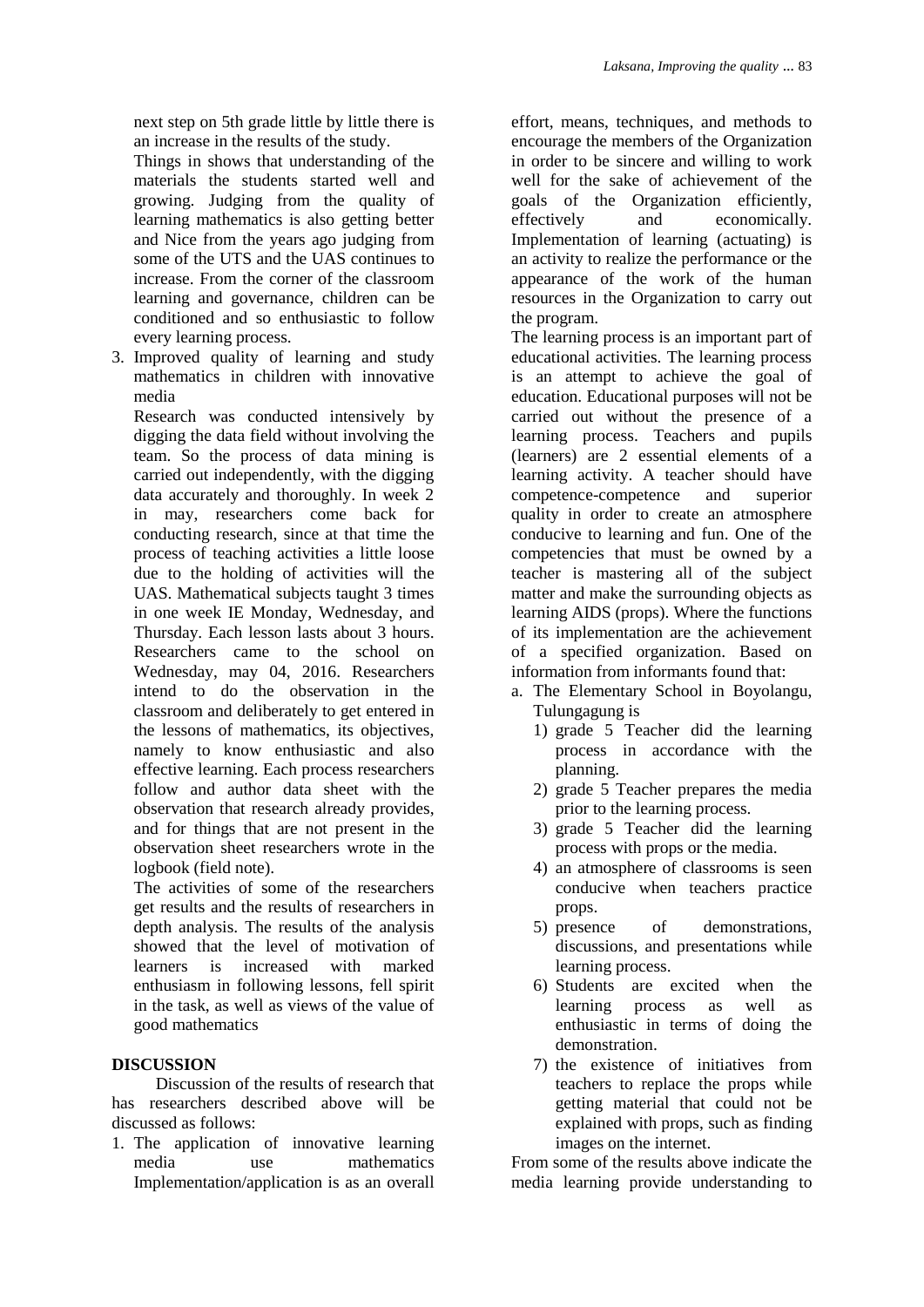learners become better because of the benefits of the media as a Dayton Kemp and expressed in the quotation by the Etin Solihatin Raharjo and identify some of the benefits of the media in learning as follows.

- a) Convey the subject matter can seem.
- b) the learning process becomes more clear and interesting.
- c) the learning process becomes more interactive.
- d) efficiencies in time and effort.
- e) improve the quality of student learning outcomes.
- f) Media allows the learning process can be done anywhere and anytime.
- g) Media can foster students ' positive attitudes towards the material and the process of learning.
- h) change the role of the teacher toward more positive and productive.
- 2. Increase the quality of learning mathematics with innovative media.

The improvement of the quality or the quality of learning is inseparable from the role of a teacher. It has been discussed before that the success of a learning at least influenced by 5 key components, namely: (1) teacher, (2) Media sources and Learning Environment, (3), (4) and (5) the student learning process.

The first is the role of the teacher, the teacher is the determinant of success, the teacher as a facilitator and as a mediator. The role of the teacher is very important, less innovative teachers who will be teaching is not for the benefit of participants of his protégé, but only for personal interests. The second is a media, the role of the media is not less important, the use of media should be based on a few things. According to Azhar Arsyad, in the selection of media should consider:

- a. the ability to compute the exact stimulus presentation (Visual or radio)
- b. recommendable the right stimulus presentation (Visual or radio) oKemampuan accommodate the right student response (written, audio, or physical activity)
- c. the ability of computing balikdKemampuan computing feedback.

To choose the mainstream media and media secondary to exercise and test (preferably exercises and tests using the same media). The next third is

environmental, a conducive learning environment can affect the learners themselves. Their mind is much calmer and no abstract. The learning climate that is conducive to make the flow of learning becomes easier. The four are students/learners, the role of students as subjects of study as decisive due. Each learner has certainly some characteristics that range from visual, audio, up to the kinesthetic. With the diversity of teachers should be able to use the appropriate learning strategies. The fifth is the last process of learning, which is the set of activities that occur between teachers with learners. Synonymous to what researchers explain that has learning conducive climate capable of influencing achievement, a learning process is targeted and well structured.

3. Improved quality of learning and study mathematics in children with innovative media

Of course with learning that is meaningful for learners to make teachers become more excited to teach again. The key is that the teacher is able to motivate learners to keep the result. The granting of this motivation is very important all, the motivation was the deciding factor and function gives rise to and directs the Act underlying the study. Motivation can determine both whether in achieving the objectives so that the greater their motivation will be an even greater success, it appears, did not want to give up, actively learning to improve learning achievement. Motivation can arise from within themselves motivation or learners of but also arise from outside myself a student or the so-called extrinsic motivation. Things happening in the SD is a form of giving of the motivation of a teacher. The learning experience of students continues to be gotten and excluded so that the learners able relate the experiences already gained with the new learning experience.

## **CONCLUSION**

The application of learning mathematics 5th grade by using innovative media is one way that can be used to improve the quality of learning, the learning of mathematics in class 5 includes material that is difficult enough if the learners do not heed seriously. There are some media that can be utilized in the process of